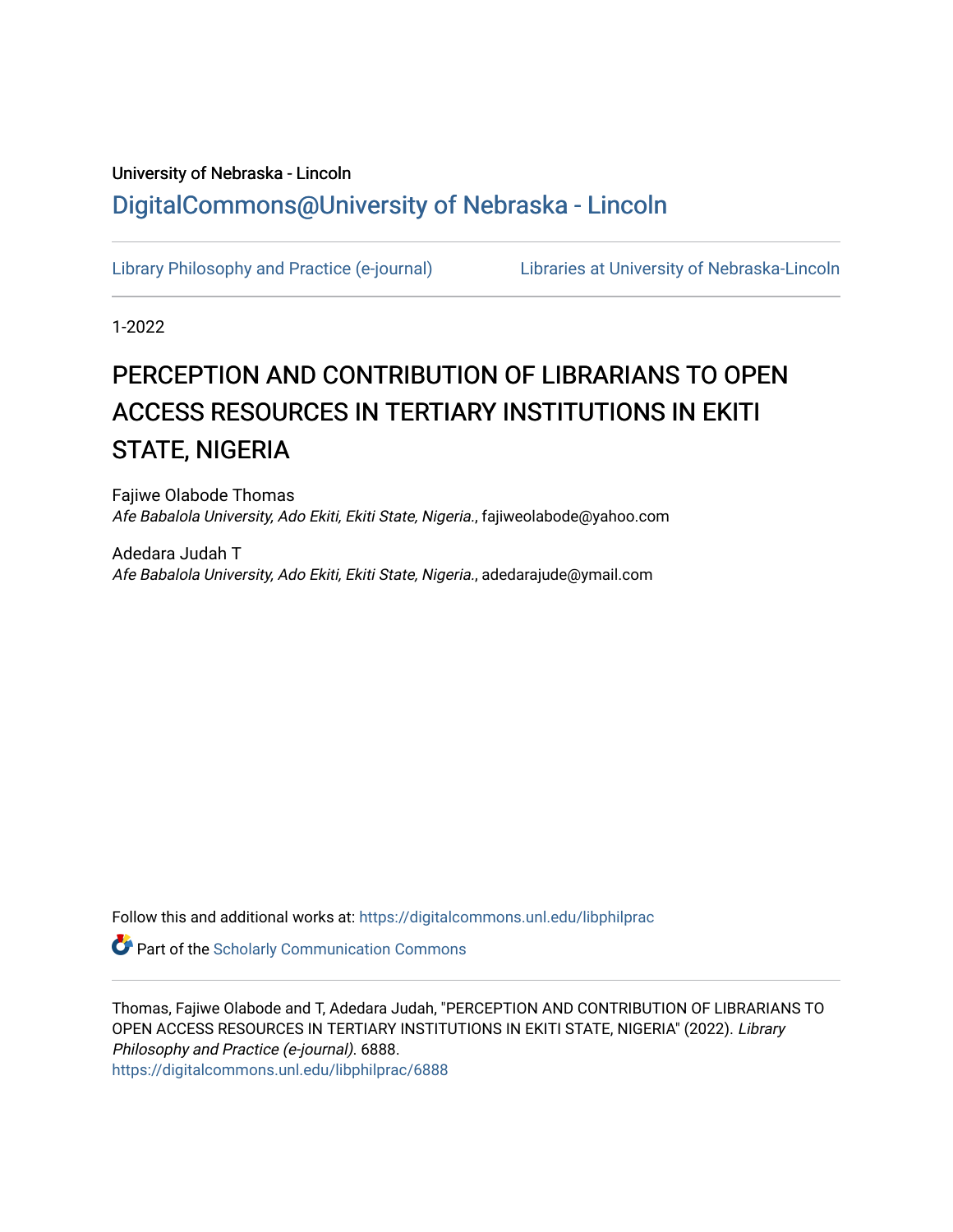# **PERCEPTION AND CONTRIBUTION OF LIBRARIANS TO OPEN ACCESS RESOURCES IN TERTIARY INSTITUTIONS IN EKITI STATE, NIGERIA**

By *FAJIWE* Olabode Thomas  $\mathcal{R}$ *ADEDARA* Judah .T.

University Library, Afe Babalola University, Ado- Ekiti, Ekiti State

#### *Abstract*

*The study investigated the perception and contribution of Librarians to Open Access Resources in tertiary institutions in Ekiti State, Nigeria. The study adopted the expo-facto descriptive design. The sampled for the study comprised 100 Librarians who were randomly selected through simple random sampling. The Role of Librarians to Open Access Resources (RLOARs),Benefits Derived from Open Access Resources (BOARs) and Challenges encountered when promoting Open Access Resources (COARs) were the three instruments used to collect relevant data for the study. The research questions raised were answered using mean and standard deviation. Means scores cut off point of 2.50 and above would be accepted. The findings from the study indicated that librarians play significant roles in open access resources in order for researchers, universities, publishers and library users to accomplish their aims, goals and objectives with(weighted average = 3.53). Finding also revealed that many benefits were derived from using open access resources, that is, open access resources increase exposure to research work; enable researcher to publish without costs; provide free articles for teaching and learning with (weighted average = 3.16) and lastly from the finding that slow internet connectivity and lack of awareness of Open Access Resources are the major challenges encountered when promoting open access resourceswith (weighted average = 2.53). Based on the above finding, the following recommendations were made:Librarian should play an effective role to make open access resources accessible and available for the users such as researchers, students, staff, authors, publishers, societies and nations.Librarians should liaise with the universities administrators to endure users get what they want in terms of exposure to research work and publish without costs. The challenges of open access resources such as slow internet connectivity can be solve by upgrading the router which will make internet available and accessible to the users.*

*Keywords: Perception, Contribution, Librarian, Open Access Resources, Tertiary Institution*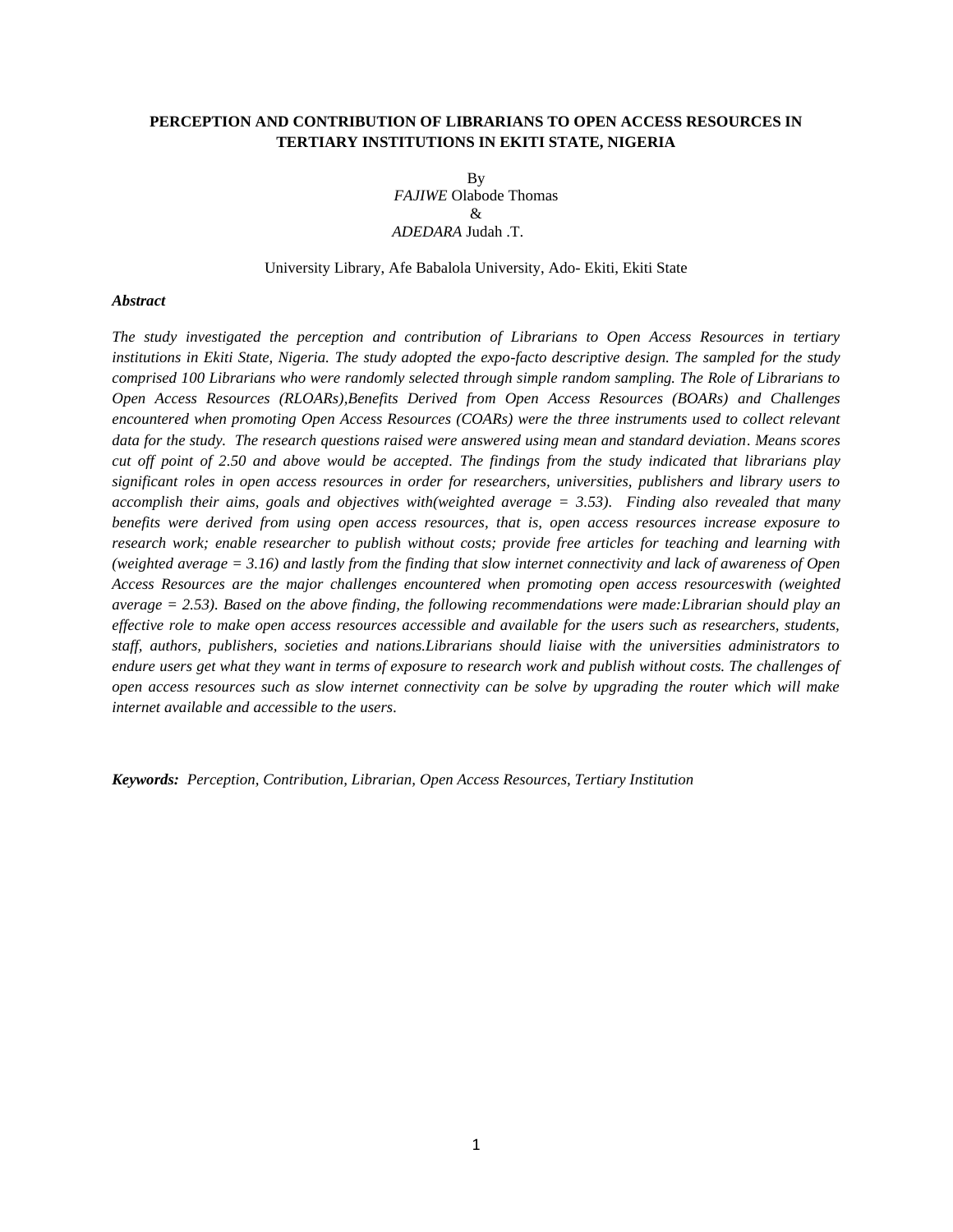## **Introduction**

Academic libraries are the heart and center of information provision for teaching, learning, research, and leisure need to be fully supplied with various forms of information resources. Academic libraries play an important role in the scholarly communication system. Many academic institutions are research-intensive and a library's main mandate is to support the teaching, learning, and research activities of their parent institutions (Jain, 2012). In carrying out this mandate, a lot of activities are involved in facilitating access to knowledge; and when knowledge is open, anyone would be free to access, use, modify and share it. Open Access represents the classic way of thinking about the information and how it is shared, yet it is a novel approach for researchers and librarians who are accustomed to viewing information as a commodity that is meant to be purchased. Open access (OA) means free access to information and unrestricted use of electronic resources for everyone. Open Access (OA) was initiated in the developed countries and was marked by three notable declarations known as Budapest Open Access Initiative (BOAI) in 2002, Bethesda statement in June 2003 and the Berlin declaration in October 2003. According to Ugwauanyi, et al, (2013), Open Access means accessibility of all kinds of information that is published and can be accessed through the Internet free of charge. Open access also means that access is permitted to research papers and documents in an open environment at no chargeable cost to the user. The concept of open access applies exclusively to online access, as it is the internet that has offered up the technical possibility of allowing users to view research openly and without paying anything.

Open access has two different versions- gratis and libre. Gratis open access is simply making research available for others to read without payment. However, it does not grant the user the right to make copies distribute or modify the work in any way beyond fair use. Libre open access making research available free of charge, but it goes further by granting users additional rights to use, reuse and remix. Harnad (2008) posited that open access is free, immediate, permanent, full- text, and accessible while Jain (2012) reaffirmed on the elements of open access to include free availability, free of copyright and licensing restrictions, online or on the Internet, full text, accessible by anybody from anywhere and can be used by anyone. UNESCO (2015) positioned open access to knowledge as the effort to repost knowledge resources available in the public domain which can be accessed and used without restrictions usually imposed by subscription fee and access changes.

Thus, open access provides several benefits to:

**i. Research and publication:** Through open access, researchers have wider visibility and usage of their research findings. They have a significantly larger and more diverse audience. Increased exposure to research also increases citation rate. Open Access provides an avenue to connect with a global society more easily and researchers can publish without printing costs.

**ii. Universities:** Universities benefit from their researchers' increased impact and increase their visibility. Open access reduces their journal expenses and advances their mission to share knowledge.

**iii. Libraries:** Open access solves the pricing and permission crisis for scholarly journals. Open access also serves library interests in other indirect ways. Librarians want to help users find the information they need, regardless of the budget-enforced limits on the library's own collection. Academic librarians want to help faculties increase their audience and impact, and help the university raise its research profile (Suber, 2010).

**iv. Readers:** Readers around the globe can have barrier free access to the latest literature and research findings.

**v. Author:**Open access gives authors a worldwide audience larger than that of any subscription-based journal, no matter how prestigious or popular, and demonstrably increases the visibility and impact of their work (Willinsky, 2010, Suber, 2010).

**vi. Journals and publishers:**Open access makes their articles more visible, discoverable, retrievable, and useful. If a journal is Open access, then it can use superior visibility to attract submissions and advertising, not to mention readers and citations (Suber, 2010).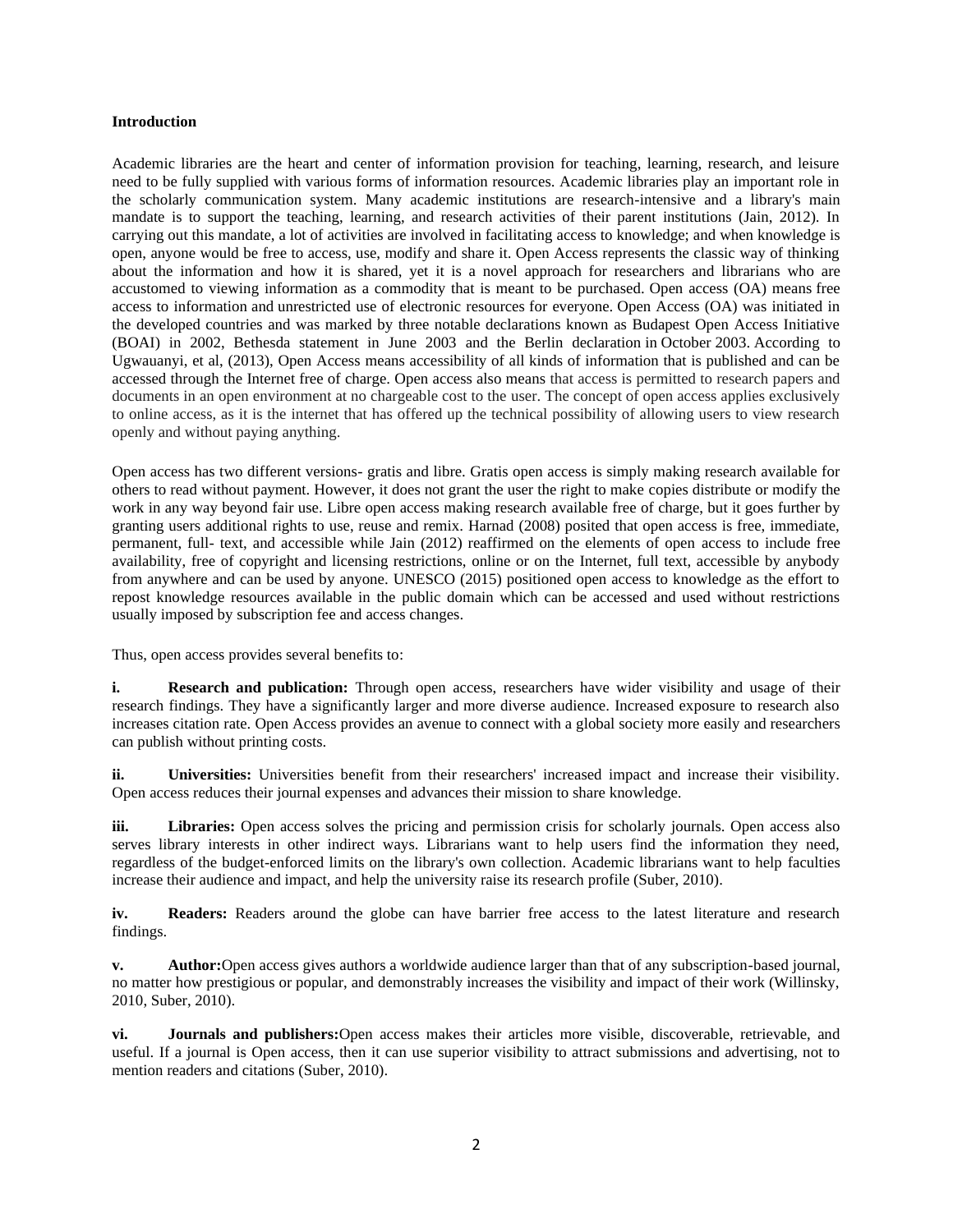**vii. Teaching staff and students:** By puttingrich and poor on an equal footing, Open Access provides free articles for teaching and learning.

**viii. Society**: Society as a whole benefits from an expanded and accelerated research cycle in which research can advance more effectively because researchers have immediate access to all the findings they need.

**ix. Citizens:** Open access gives them access to peer-reviewed research, which is unavailable in public libraries, and gives them access to the research for which they pay taxes. Open access accelerates not only research but the translation of research into new medicines, useful technologies, solved problems, and informed decisions that benefit everyone (Suber, 2010).

**x. Nations:** Open access incorporates local research into all interoperable network of global knowledge; increases impact of local research, providing new contacts and research partnerships for authors; removes professional isolation and strengthens economies through developing a strong and independent national science base ((Antelman, 2004, Nicholas &Rowlands, 2005, Giarlo, 2005, Canada, 2009, Willinsky, 2010, Suber, 2010 and Abukutsa-Onyango, 2010).

**xi. Funding agencies:**Open access increases the return on their investment in research, making the results of the funded research more widely available, more discoverable, more retrievable, and more useful. Thus Open access provides fairness to taxpayers by providing open access to the results of publicly-funded research (Suber, 2010).

**xii. Governments:** Government benefit from Open access as funders of research and Open access also promotes democracy by sharing non-classified government information as widely as possible (Suber, 2010).

Open access resources are electronic resources that are freely available to the end-user at free of cost. No need to pay either by the institution or by the individual for accessing and downloading articles. The user can read, download, copy, distribute, print, search, or link to full texts of these articles. Prince and Saravanan (2015) defined Open Access Resources (OARs) as electronic resources that are available to the end-user without payment. This means that there is no need for the institution or the individual to pay for accessing and using the resources. One of the goals of Open Access is that anyone on the public Internet can access and use Open Access Resources (OARs) to the fullest capacity; it gives users access to newest information without restriction and they are made available, published, and disseminated quickly on the Internet. These resources include library catalogs (OPAC), Open Access Journals, Open Access magazines, Open Access databases, Open Access e-books, Open Access theses, website information, Open Access repositories, Open Access Journals Search Engine (OAJS), Directory of Open Access Books, library websites, portals, blogs, forums institutional repositories, and social networks for accessing information. Bala, Bansal, and Sharma (2018) in their view lists research reports, conference papers, research articles, audio/video lectures and e-newspapers as types of Open Access Resources (OARs). Users can access and use Open Access Resources (OARs) regardless of wherever they are located.

Academic libraries are taking the initiative in academic publishing efforts. Librarians play a key role in the development of these models for academic publishing and dissemination, Ricgard, Koufogiannakis Ryan (2009). Librarians should make efforts by creating an environment for open access and make awareness to the academic community to maximize the usage of Open Access Resources (OARs) available either in Institutional repositories or otherwise. Although, Librarians have shown their support for open access by signing open access initiatives and petitions. Librarians have provided support in research data and sharing. They have helped scholarly publishers to publish open access journals and books, and they have worked with educators to produce open educational resources ensuring the quality of digital content, its reuse, and sharing.

In the process of promoting and facilitating Open Access Resources (OARs), librarians may encounter some challenges and according to Veena (2016) lists the major problems of accessing these information resources as slow internet access, it is hard to obtain quality information to solve a problem, difficulty in finding relevant information, excess amount of content online, absence of technical skills and few computers with internet facilities. Ashraf and Mohammed (2017) reveal that users face barriers of lack of guidance and support, difficulty in locating the URL, lack of awareness, and inconsistency of availability of Open Access Resources (OARs). Others are: lack of financial resources to produce quality research; lack of knowledge in the use of computer and the internet; lack of information sources; lack of involvement in research; lack of encouragement from parent and professional bodies; lack of proper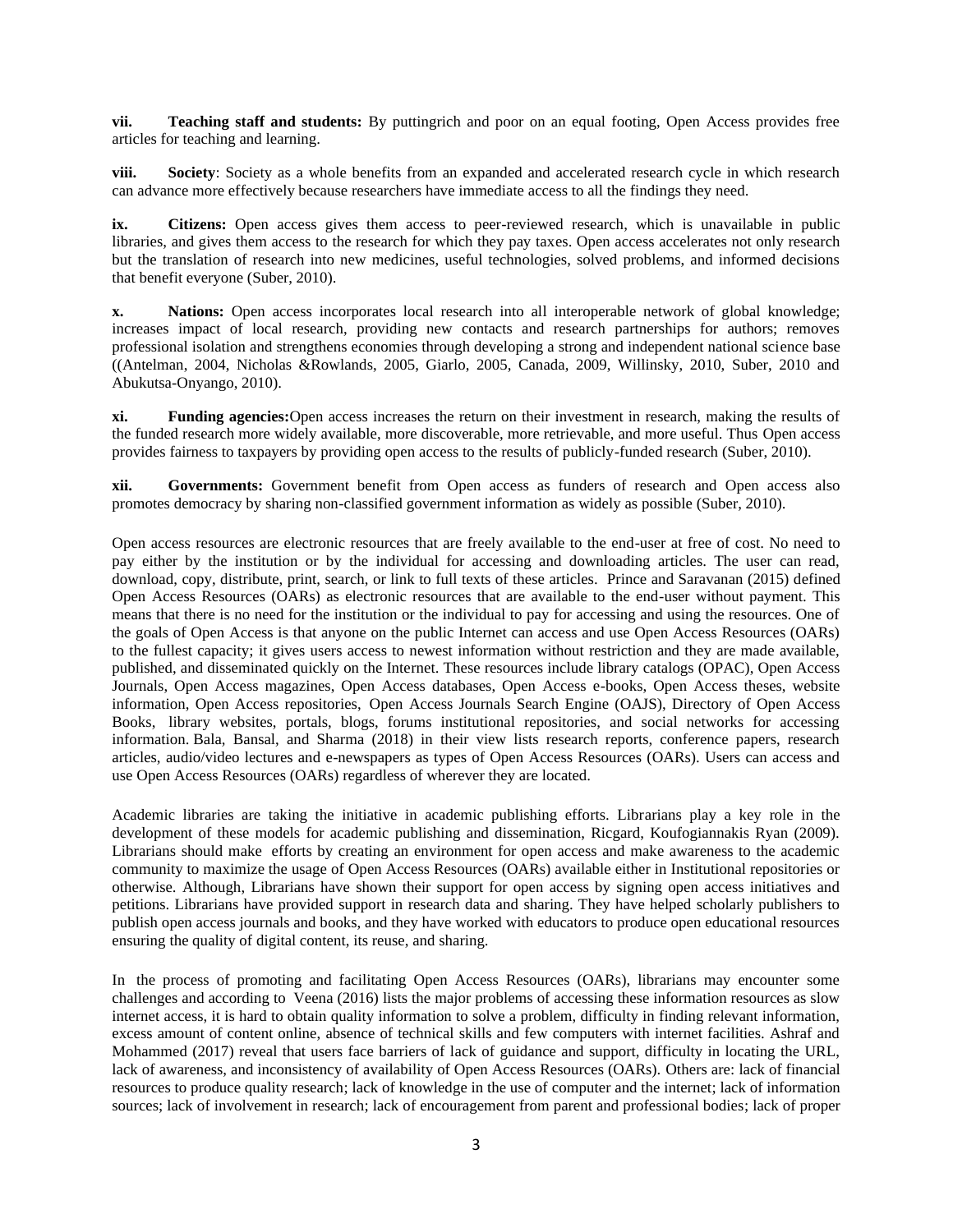infrastructure facilities; lack of congenial environment and lack of expertise in every organization.In spite of the challenges encountered while promoting Open Access Resources (OARs), librarians must be positive and they must always be eager to adopt new techniques to cope with the changes and ready to do the adjustment with the rapidly evolving conditions.

#### **Problem of the Study**

Open access resources are one that meets the conditions of "Open Access"- composed of free, online copies of peerreviewed Journal articles and conference papers as well as technical reports, theses, and working papers. In most cases, there are no licensing restrictions on their use by readers. Open Access Resources helps researchers directly, as both authors and readers. Open Access resources enhance research productivity and accelerates the pace of discovery, it provides enormous benefits to researchers, teaching staff, students, authors, readers, in addition to global society including government, funding agencies, and community members. Despite the significant roles Open Access Resources (OARs) play in higher institution of learning, it is observed that librarians in Ekiti State universities are not advocating with open access resources. It may be as a result of in-availability of the resources in their universities or they are having challenges in promoting Open Access Resources (OARs) in their universities. Therefore, this study will investigate the perception and contribution of librarians to open access resources in tertiary institutions in Ekiti State.

#### **Objectives of the Study**

The general objective of this research work is to find out the perception and contribution of librarians to Open Access Resources (OARs) in tertiary institutions in EkitiState. Specifically, the objectives tend to:

i. Investigate the roles of Librarians in facilitating Open Access Resources (OARs) in their respective tertiary Institution.

ii. Find out the benefits Librarians derived in using Open Access Resources (OARs) in their respective tertiary Institution.

ii. Determine the challenges encountered by librarians while promoting Open Access Resources (OARs) in their respective tertiary Institution.

#### **Research Questions**

The following research questions were raised to guide the study:

- i. What are the roles of librarians in facilitating Open Access Resources in Ekiti State tertiary institution?
- ii. What are the Benefits derived by librarians in using Open Access Resources in Ekiti State tertiary institution?

iii. What are the challenges encountered by Librarianswhile promoting Open Access Resources in Ekiti state tertiary institution?

## **Literature Review**

Open access resources are seen as possible solution to university libraries limited collection development by offering easy and more comprehensive free access to scholarly research works that can be downloaded, printed and bound for users use and accreditation purpose.Open Access" (OA) resources have dawned as boom to both the academic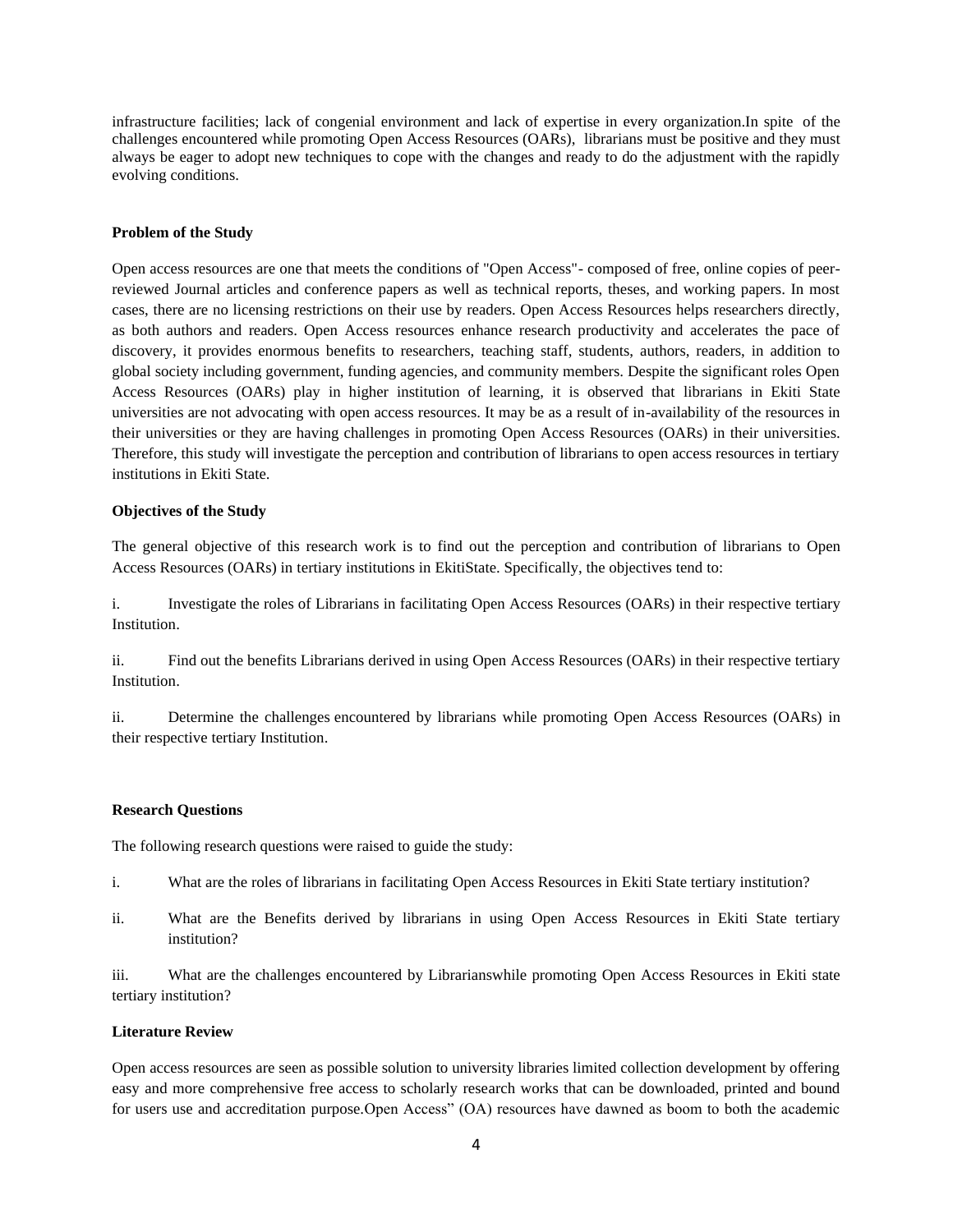users and the library managers (Joshi, Vatnal&Manjunath, 2012). Oyewusi and Oyeboade (2006), are of the opinion that faculty members, students and researchers have realised the important role the library plays in providing information for research as it acts as a means by which patrons can obtain the newest research-based and highly versed knowledge set in print or digital form. The print materials are accessed offline and electronic ones are accessed online using computer and telecommunication technologies. Iyoro (2004) posits that accessibility is a prerequisite for use of information and therefore Ugah (2008) is of the view that people are more likely to use information resources when they have access to them or are given access to the resources. In other words, free electronic resources are the most valuable communication channel that promotes research (Omotayo, 2010). Tanzanian health science librarians Lwoga&Quetier (2015) reveal that 75% of the librarians strongly support promoting OA issues on campus. Veena (2016) indicates that users can easily access articles and electronic resources online free of charge and that they use these resources because they are more informative, and timesaving. Similarly, Muthuvennila and Thanuskodi (2018) state that OARs are advantageous by being more informative, timesaving, providing larger potential evidence and being easy to access. Prince and Saravanan (2015) explained that users use OARs because they are freely available, easy to collect, have quality and are reliable, all the information is in one place, the resources are digital in format and are full text.Varadaiah, Veerabasavaiah and Padmamma (2013) have found that open access resource literature is digital form, free of charges and free of copyright. It offers excellent opportunities for publishing the information. Many tools and protocols have been developed to publish the information and established the hyperlink with the related information. In other words where research literature like peer-reviewed journal articles, conference papers, technical reports, working papers, thesis, and dissertation are available free online with no legal restriction on their user, and they are called as open access literature. These resources are very valuable particularly for the academic institution of colleges and universities. Since printed media is cost effective and not available in time. The individual institution can really on the web-based resources unto some extent to getting into data information. In a study conducted by Gbaje (2010) in Ahmadu Bello University, the findings revealed that sixteen representing 76% of the respondents who were editors– in-chief of the journals published in the university indicated that they were not aware of Open access initiatives. In addition, similar study conducted by Obuh and Bozimo (2012), showed that most of the respondents, who were LIS lecturer in southern Nigerian indicated some level of familiarity with of open access publications. Even though the result shows fairly high level of awareness on open access publications by lecturers of LIS in southern Nigeria, it is clear that, their awareness hinged mainly on the nature and types of open access and not on open access initiatives. Parmer, Dill and Charlene (2006) found that the American Academic librarians had positive attitudes towards Open Access principles and they were focused on advocating Open Access. Another study conducted in Nigerian private colleges librarian found out that, the academic librarians have positive perception towards Open Access information resources Utulu&Avemaria (2011). Similarly, Ugwuanyietl (2013) identified that the perceptions of librarians in colleges of education in south-east Nigeria towards Open Access to knowledge were positive. The researchers Ugwuanyi&Ugwaungy (2013) also discovered that most of the librarians did not understand the concept of Open Access. The current research completed by Tanzanian health science librarians Lwoga&Quetier (2015) reveals that 75% of the librarians strongly support promoting OA issues on campus.Librarians are expected to collaborate in the development of open access resources in the area of repository implementation and considered as champions of open access who are require to ensure that open access resources are discovered and accessed. In order to increase students' access to information, there is need for universities in Nigeria to join the OA trend to make OARs available to the students.

#### **Research Design**

The research design adopted for this research work is the descriptive design which is ex-post-facto. The reason is to describe the responses of the respondents on the perception and contribution of Librarians to Open Access Resources in Tertiary Institutions in Ekiti State Universities.

## **Research Instrument**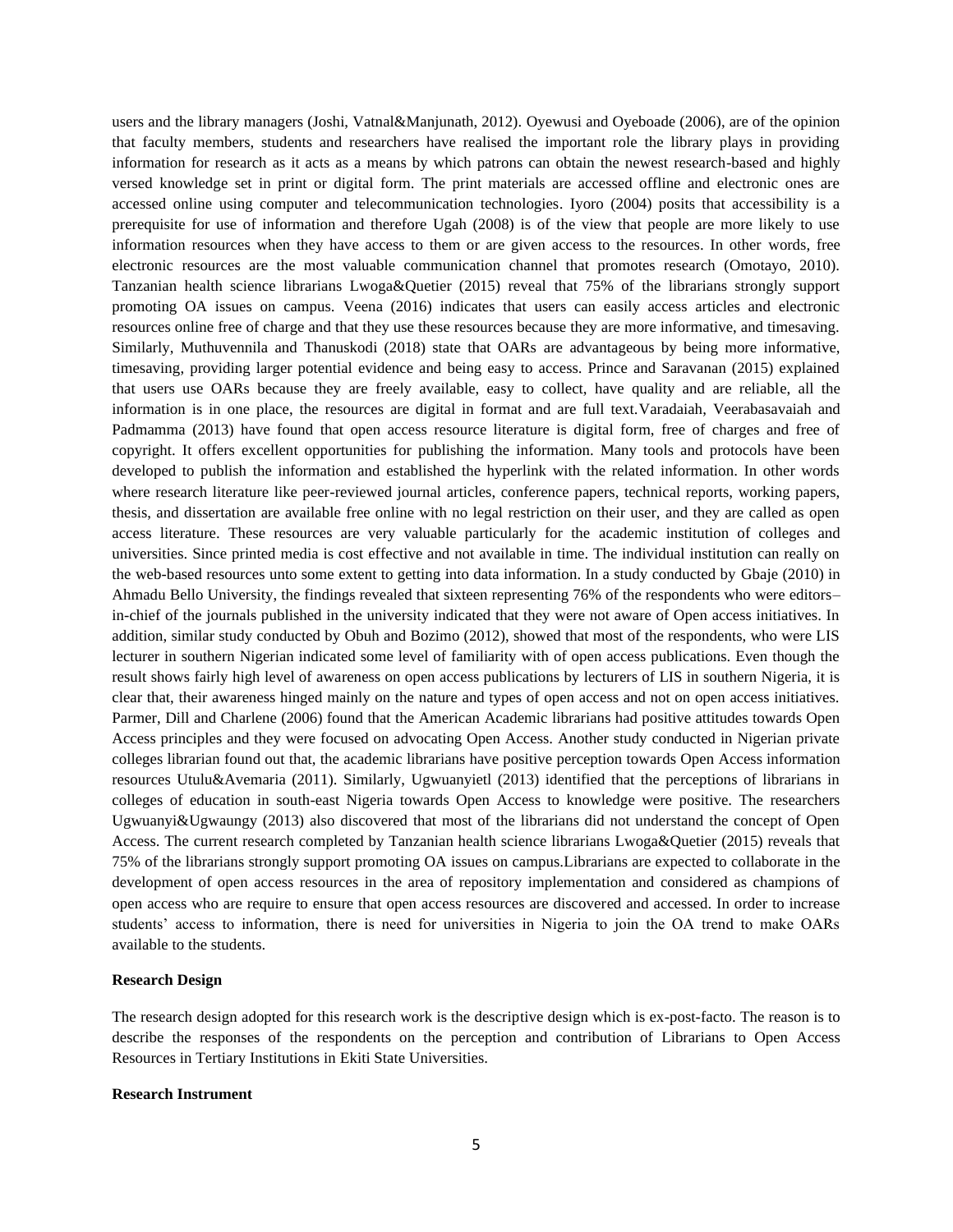The instrument used for this study was questionnaire. The questionnaire covers the perception and contribution of Librarians to Open Access Resources in Tertiary Institutions in Ekiti State universities.Three research instruments were used for the study. The instruments were tagged: The Roles of Librarians to Open Access Resources (RLOARs), Benefits derived from using Open Access Resources in Tertiary Institution (BOARs) and Challenges of Open Access Resources (COARs). 4 point likert type scale was used and scored as follows: (Strongly Agree (SA)- 4 points, Agree (A)- 3 points, Disagree (D) -2 points and Strongly Disagree (SD) – 1 point.

# **Administration of the Instruments**

The researchers personally went to all the sampled Tertiary Institutions in Ekiti State to administer the instruments to the Librarians. The researchers supervised the completion after that the instruments were retrieved from the Librarians on the spot after completion. The researchers ensured that the Librarians took no script away.

#### **Data Analysis**

The questions raised were answered using descriptive statistics such as means and standard deviation.

| S/N                       | <b>Items</b>                                                 | <b>SA</b> | A  |  | <b>SD</b> |      | Std  |
|---------------------------|--------------------------------------------------------------|-----------|----|--|-----------|------|------|
|                           |                                                              |           |    |  |           |      | Dev  |
| 1.                        | I make information free and accessible for library users     | 75        | 13 |  | 12        | 3.51 | 0.99 |
| 2.                        | I encourage university administrators to finance open access | 63        | 37 |  |           | 3.63 | 0.49 |
|                           | resources related projects                                   |           |    |  |           |      |      |
| 3.                        | I encourage library users to navigate to Open Access         | 49        | 51 |  |           | 3.49 | 0.50 |
|                           | Resources available in our University                        |           |    |  |           |      |      |
| 4                         | I encourage university administrators to upgrade open        | 50        | 50 |  |           | 3.50 | 0.50 |
|                           | access resources facilities                                  |           |    |  |           |      |      |
| 5.                        | I make library users freer and more empowered                | 63        | 37 |  |           | 3.52 | 0.64 |
| 6.                        | I adapt quickly to the changing of Open Access resources     | 51        | 49 |  |           | 3.51 | 0.50 |
|                           | landscape                                                    |           |    |  |           |      |      |
| Weighted average $= 3.53$ |                                                              |           |    |  |           |      |      |
|                           |                                                              |           |    |  |           |      |      |

Table 1.1: Means rating and standard deviation on the roles of librarians to open access resources

From table 1.1, all the items from 1 – 6 had the means scores above the accepted cut off point of 2.50 and above with weighted average (3.53). This implies that librarians play significant roles in making information free and accessible for the library users; encourage library users to navigate to open access resources available in their university; encourage university administrators to upgrade open access resources facilities for the effective and prompt use of library users. This finding is collaborated with the findings of Prince and Saravanan (2015) that users use Open access resources because they are freely available, easy to collect, have quality and are reliable, all the information is in one place, the resources are digital in format and are full text.Varadaiah, Veerabasavaiah and Padmamma (2013) have found that open access resource literature is digital form, free of charges and free of copyright. It offers excellent opportunities for publishing the information.

Table 1.2: Means and standard deviation on the benefit derived from using open access resources

| S/N | Item                           |              |    |        |          |      | Std |
|-----|--------------------------------|--------------|----|--------|----------|------|-----|
|     |                                | $\sim$<br>ðА | Г, |        | αm<br>υv |      | Jev |
|     | Open Access Resources increase | 3q<br>້      | 24 | ົ<br>∼ | ∸        | 2.90 | .06 |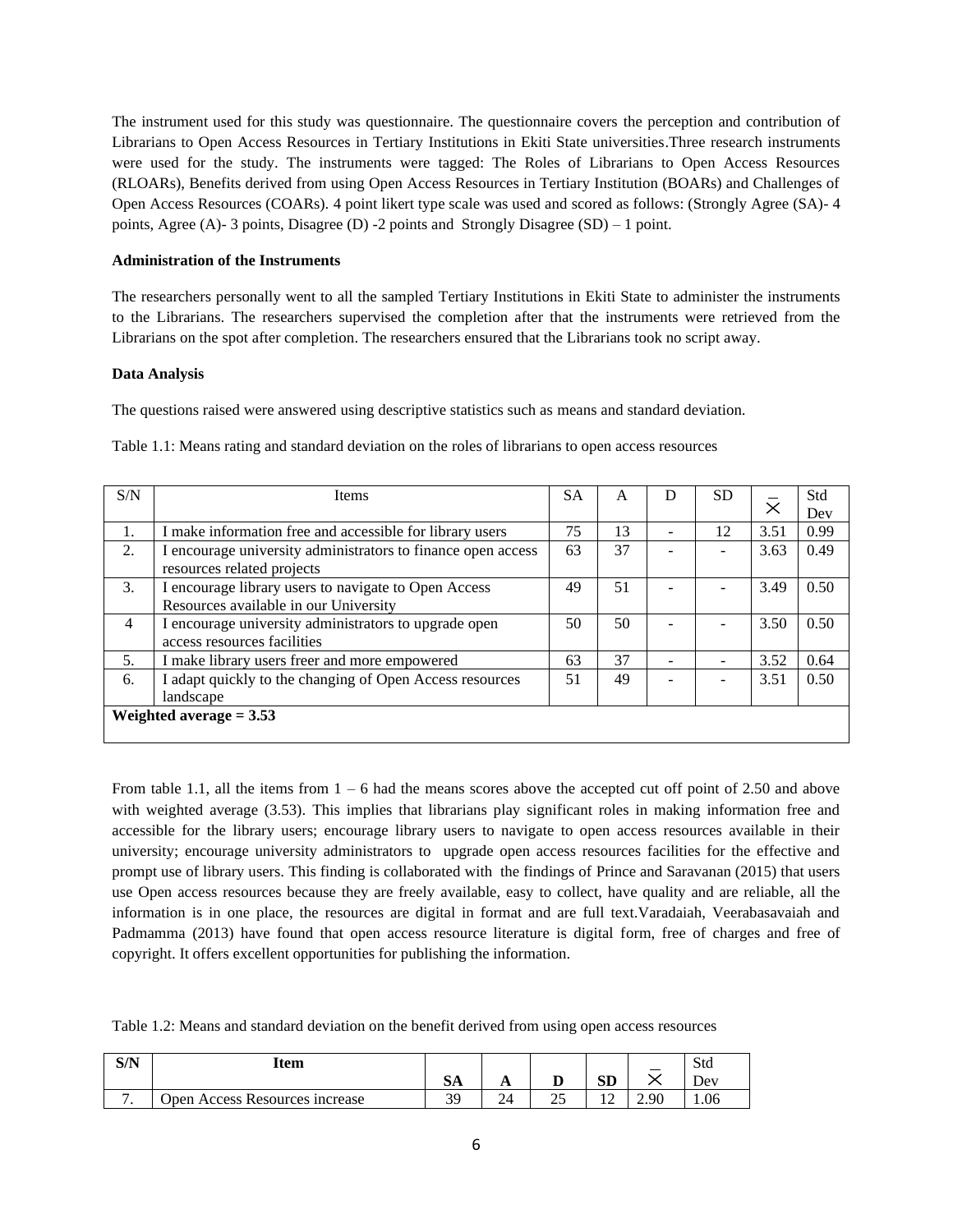|     | exposure to research work                |    |    |    |    |      |      |
|-----|------------------------------------------|----|----|----|----|------|------|
| 8.  | Open Access Resources enable             | 37 | 51 | 12 |    | 3.25 | 0.66 |
|     | researchers to publish without costs.    |    |    |    |    |      |      |
| 9.  | Open Access Resources make               | 49 | 39 | 12 |    | 3.37 | 0.69 |
|     | researchers articles more visible,       |    |    |    |    |      |      |
|     | discoverable, retrievable, and useful.   |    |    |    |    |      |      |
| 10. | Open Access Resources provide free       | 37 | 39 | 24 |    | 3.13 | 0.77 |
|     | articles for teaching and learning.      |    |    |    |    |      |      |
| 11. | Open Access Resources help library       | 51 | 25 | 12 | 12 | 3.15 | 1.05 |
|     | users find the information they need.    |    |    |    |    |      |      |
| 12. | Open Access Resources expand             | 25 | 63 | 12 |    | 3.13 | 0.5  |
|     | universities mission to share knowledge. |    |    |    |    |      |      |
|     | Weighted average $= 3.16$                |    |    |    |    |      |      |

Table 1.2 indicates that all the items from  $7 - 12$  had the means scores above the accepted cut off point of 2.50 and above with weighted average of (3.16). This shows that there are so many benefits derived from using open access resources. Which implies that open access resources increase exposure to research work; enable researcher to publish without costs; provide free articles for teaching and learning; help library users find information they need and also expand universities mission to share knowledge.This findings is in line with Veena (2016) indicates that users can easily access articles and electronic resources online free of charge and that they use these resources because they are more informative, and timesaving. Similarly, Muthuvennila and Thanuskodi (2018) state that OARs are advantageous by being more informative, timesaving, providing larger potential evidence and being easy to access.

| S/N | <b>Item</b>                           | <b>SA</b> | A  | D  | <b>SD</b> |                | Std  |
|-----|---------------------------------------|-----------|----|----|-----------|----------------|------|
|     |                                       |           |    |    |           | $\bar{\times}$ | Dev  |
| 13. | Slow Internet connectivity            | 27        | 36 | 37 | ۰         | 2.90           | 0.79 |
| 14. | Few/ no computers with Internet       |           | 24 | 76 |           | 2.24           | 0.43 |
|     | facilities                            |           |    |    |           |                |      |
| 15. | Absence of technical skills on Open   |           | 48 | 52 |           | 2.48           | 0.50 |
|     | <b>Access Resources</b>               |           |    |    |           |                |      |
| 16. | Lack of guidance and support from     | 13        | 12 | 61 | 14        | 2.24           | 0.85 |
|     | university administrators             |           |    |    |           |                |      |
| 17. | Inconsistency of availability of Open | 25        | 12 | 49 | 14        | 2.48           | 1.02 |
|     | <b>Access Resources</b>               |           |    |    |           |                |      |
| 18. | Lack of awareness of Open Access      | 25        | 49 | 12 | 14        | 2.85           | 0.96 |
|     | Resources                             |           |    |    |           |                |      |
|     | Weighted average $= 2.53$             |           |    |    |           |                |      |

Table 1.3: Means and standard deviation on the challenges encountered when promoting open access resources

Table 1.3 indicates that the items 13 and 18 had the means scores above the accepted cut off point of 2.50 and item 14, 15, 16 and 17 had the means scores below the accepted cut off point of 2.50. This implies that items 13 and 18 agreed that slow internet connectivity and lack of awareness of Open Access Resources are the major challenges encountered when promoting open access resources. While items 14, 15, 16 and 17 disagreed that few/ no computers with Internet facilities;Absence of technical skills onOpen Access Resources; Lack of guidance and support from university administrators and lack of awareness of Open Access Resources could not be considered as challenges encountered when promoting open access resources.This finding is collaborated with the findings of Veena (2016) lists the major problems of accessing these information resources as slow internet access, it is hard to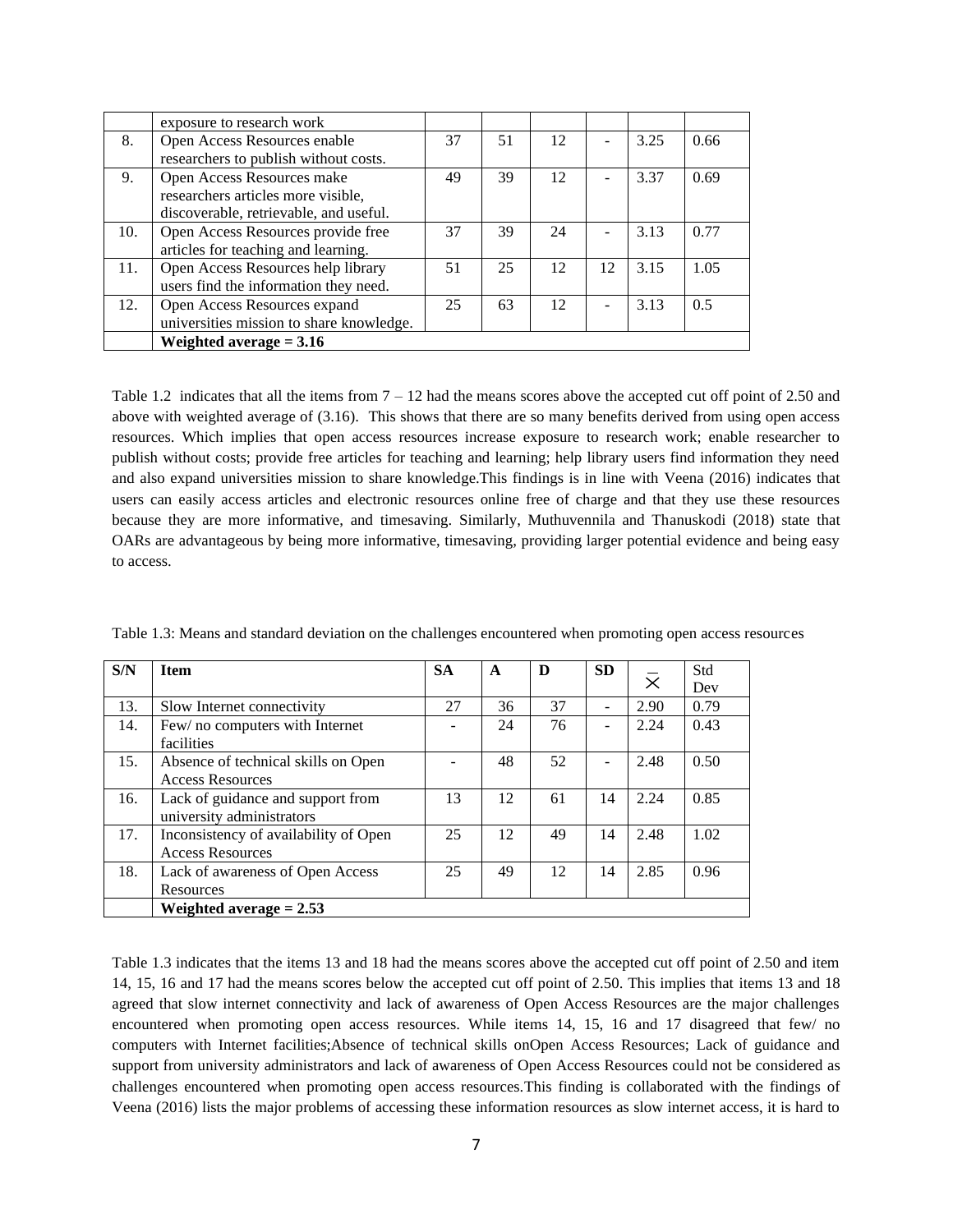obtain quality information to solve a problem, difficulty in finding relevant information, excess amount of content online, absence of technical skills and few computers with internet facilities. The finding is against Ashraf and Mohammed (2017) which reveal that users face barriers of lack of guidance and support, difficulty in locating the URL, lack of awareness, and inconsistency of availability of Open Access Resources (OARs). This means that some of these challenges could not hinder librarians in promoting open access resources in their respective universities.

## **Conclusion**

The study provides a panoramic view of the perception and contribution of librarians to open access resources in tertiary institutions in Ekiti State, Nigeria. The results of the findings indicated that library play important role in making open access resources available to the users. Also, open access resources provide so many benefits for the users such as making the researchers to publish free of charge and making researchers articles more visible, discoverable, retrievable, and useful. Based on the finding above, librarians encountered some challenge while promoting open access resources in their respective universities such as slow internet connectivity and lack of awareness of Open Access Resources.

#### **Recommendations**

The recommendations were made based on the above findings that:

- ➢ Librarian should play an effective role to make open access resources accessible and available for the users such as researchers, students, staff, authors, publishers, societies and nations.
- ➢ Librarians should liaise with the universities administrators to endure users get what they want in terms of exposure to research work and publish without costs.
- $\triangleright$  The challenges of open access resources such as slow internet connectivity can be solve by upgrading the router which will make available and accessible to the users.

#### **References**

Abukutsa-Onyango, M. (2010). Open access and developing countries. Available: [http://www.openoasis.org/index.php?option=com\\_content&view=article&id=28&Itemi](http://www.openoasis.org/index.php?option=com_content&view=article&id=28&Itemi) =412.

Ashraf, K. & Mohamed, H. K. (2017).Scholarly use of open access resources by research scholars in University of Calicut.Paper presented at the National Conference on Digital Libraries, Library Automation and Open Course Ware: Issues and Best Practices, held at the Department of Library and Information Science, University of Mysore from 10-11 November 2017, Pp 237 - 249. Available at: file:///C:/Users/Collate/Downloads/ .OpenAccessResources%20(2).pdf.

Bala, S., Bansal, S. & Sharma, Y. (2018).Awareness of open access resources among the researchers of Punjab Agricultural University, Ludhiana. International Journal of Library Information Network and Knowledge, 3(1), 139 – 145. Available at: http://slp.org.in/IJLINK/volumes/IJLINK-V3I1-12.pdf.

Canada, D. (2009). Open access and developing countries. Available: http://infosherpas.com/ojs/index.php/openandlibraries/article/view/50/74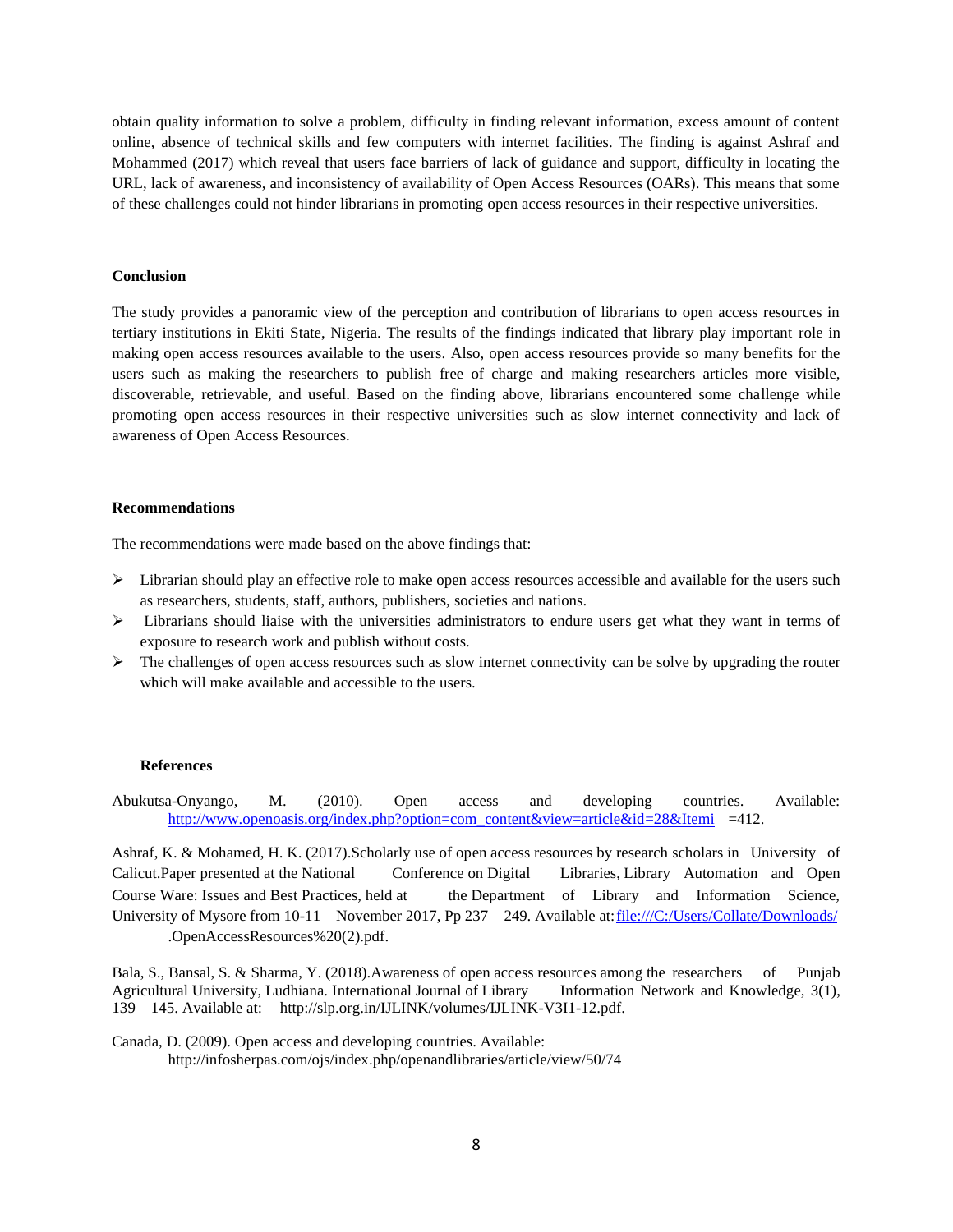Gbaje, ES. (2010). Open access journal publishing in Ahmadu Bello University, Zaria, Nigeria. Paper presented at the World Library and Information Congress: 76thIFLA General Conference and Assembly of the International Federation of Library Associations and Institutions, Gothenburg, Sweden.

Giarlo, M.J. (2005). The impact of open access on academic libraries. Available: [http://lackoftalent.org/michael/papers/532.pdf.](http://lackoftalent.org/michael/papers/532.pdf)

Harnad, S. (2008). Open access: EPrints. Fro[m http://www.eprints.org/openaccess/](http://www.eprints.org/openaccess/)

Iyoro, A. O. (2004). Serial availability, accessibility for use: perception in training information professionals in a Nigerian University. The Nigerian Library Link, 11(2), 66 – 72.

Jain P. (2012). Promoting open access to research in academic libraries. Library Philosophy and Practice,737. from https://digitalcommons.unl.edu/libphilprac/737/

Joshi, Anupama N, &Vatnal, RM. (2012). Open access initiatives: A boon to academic libraries

Lwoga, Edda T, &Questier, Frederik. (2015). Open accessbehaviours and perceptions of health sciences faculty and roles of information professionals. Health Information & Libraries Journal, 32(1), 37-49

Muthuvennila, S. &Thanuskodi, S. (2018). Impact of open access resources on Library and Information Science Students in India.Library Philosophy and Practice (e-journal). 1908. Available http://digitalcommons.unl.edu/libphilprac/1908

Obuh, Alex Ozoemelem, &Bozimo, Doris O. (2012). Awareness and Use of Open Access Scholarly Publications by LIS Lecturers in Southern Nigeria. *International Journal of Library Science, 1(4), 54- 60.*

Omotayo, B. O. (2010). Access, use, and attitudes of academics toward electronic journals: A case study of ObafemiAwolowo University, Ile-Ife (2010). Library Philosophy and Practice (e-journal).335. [http://digitalcommons.unl.edu/libphilprac/335.](http://digitalcommons.unl.edu/libphilprac/335)

Oyewusi, F. O. &Oyeboade, S. A. (2009).An Empirical Study of Accessibility and Use ofLibrary Resources by Undergraduates in a Nigerian State University of Technology. Library Philosophy and Practice (e-journal). 277. http://digitalcommons.unl.edu/libphilprac/277

Palmer, K. L., Dill, E., & Charlene, C. (2006).where there' willther's way? Survey of Academic Librarain Attitudes about Open Access. College and Research Libraries , 70 (4), 315-335

Prince, G. &Saravanan, P. (2015).A study on awareness and perception towards open access resources among the users in the Higher Educational Institutions in Kanyakumari District.International Journal of Next Generation Library and Technologies IJNGLT,  $1(3)$ , 10.

Richard, J., Koufogiannakis, D. and Ryan, P. (2009), "Librarians and Libraries Supporting Open Access Publishing", Canadian Journal of Higher Education, Vol. 39 No. 3, pp. 33-48.

Suber, P. (2006). An introduction to open access. Available: http//www.blurtit.com/q72848.html.

Suber, P. (2010). Open access overview: Focusing on open access to peer-reviewed research articles and their preprints. Available: http://www.earlham.edu/~peters/fos/overview.htm

Ugah, A. D. (2008). Availability and accessibility of information sources and the use of library services at MichealOkpara University of Agriculture, Umudike.Library Philosophy and Practice. Available at: www.webpages.uidaho.edu/̰mbolin/ugah4.html.

Ugwuanyi, A., Ebere, E. M., I.C, O., &Ugwaungy E, I. (2013). Open access to knowledge: perception of librarians in colleges of education insouth -East Nigeria. *Journal of Educational and Social Research , 3 (4), 29- 35.*